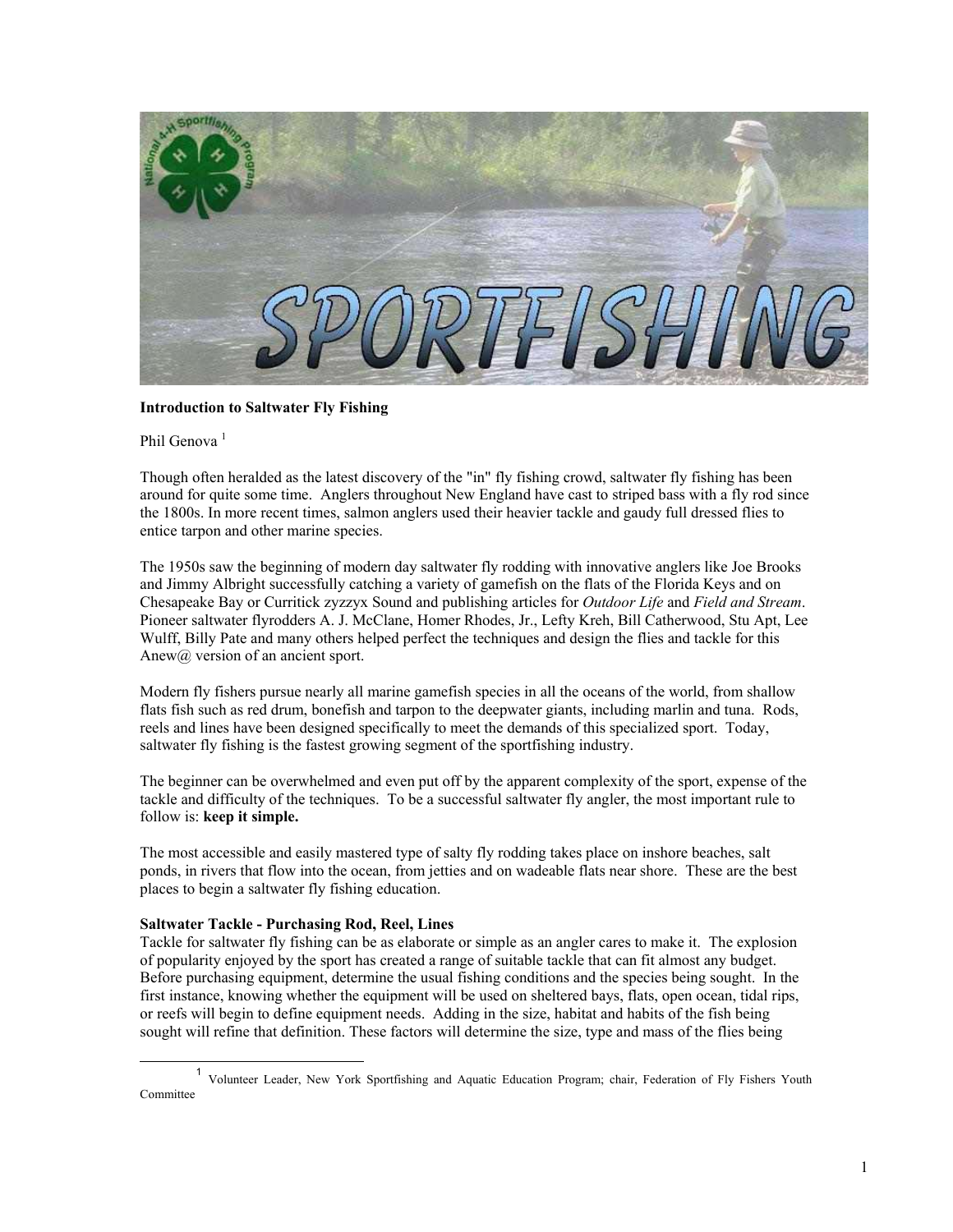used as well as the size and weight rating of the fly rod. Clearly, a rod for inshore fish like spotted seatrout and flounders can be a good deal lighter and have less backbone than one meant for sailfish, marlin, larger tuna or big tarpon.

Heavier freshwater tackle will do well for many saltwater situations, but bigger game fish may require rods with much more power, for casting, striking the fish, and playing heavyweights. Consulting experienced local anglers or tackle shops where fly fishing is featured may prove helpful.

Saltwater rods generally run in the 7-weight to 12-weight class, in lengths from about 82 to 92 or 10 feet. Some specialized situations employ shorter rods, but they are unusual in saltwater. A short fighting butt, either permanent or detachable, is helpful when playing large, powerful fish. Guides should be stainless steel with the wrappings coated with epoxy rod finish for durability. A quality locking reel seat is advisable as well.

A quality, corrosion-proof reel with a line capacity of at least 200 yards of 20 to 30 pound test backing plus the fly line is needed for fish that tend to make long, hard runs. Reels should have a palming rim and a good drag system to aid the angler. One or more extra spools equipped with other lines will be appreciated when it is necessary to change tactics to reach feeding fish. For versatility, the spare spool could be set up to handle a series of shooting heads with a floating or intermediate running line.

Quality weight forward lines in a bug or saltwater taper are the best bet for saltwater anglers. Although some very precise casting may be required, saltwater fly fishers usually are contending with wind, currents, and big water. The ability to bust out a long cast into the wind with a bulky streamer may make the difference between a great day on the water and frustration. Try the rod with several line weights to determine what works best for your conditions and casting style. Sometimes over-lining the rod by one or two line weights will produce a rod that beats the wind better and drives big flies harder. Sometimes doing so will simply overwhelm the rod and reduce casting efficiency. Many saltwater anglers are fishing a weight or two on the heavy side.

Floating lines will handle the bulk of the salt water situations where fish are near the surface or in shallow water. Some anglers prefer an intermediate line, one that is neutral density and sinks slowly, for most of their fishing. Some conditions call for getting the fly deeper, even in heavy current. Sink tip, sinking head or full sinking lines in a variety of densities can be useful under those conditions. Taking a page from the western steelheaders= books, many saltwater anglers have gone to shooting heads with a floating or intermediate running line to permit quick changes among line densities and types for the fishing conditions. This can have the angler prepared for many circumstances without needed a second mortgage on the house.

## **Leaders**

Leaders in salty fly rodding tend to be shorter and heavier than in freshwater angling. The shorter leader helps to turn the larger flies over and the heavier tippet will be more abrasion resistant. Saltwater fish tend to be less leader shy and live in rougher terrain than their sweetwater counterparts, eliminating the necessity of fishing with fine leaders in most circumstances. Where finer leaders are required, they are easily prepared by knowledgeable anglers with a good leader tie kit. (See *Monofilament Leaders for Fly Fishing*).

A simple 6-9 foot leader can be made by tying 30 to 40 pound test leader to 20-25 pound leader and attaching 2-3 feet of 10 to 15 pound leader as a tippet. (See note above). Specialized leaders for special situations may need to be constructed, but keeping things simple helps.

Where sharp teeth or opercula are encountered, shock tippets or bite tippets are advised. Heavy monofilament can be tied to the tippet with an Albright knot, and the fly can be attached with a Kreh loop knot for better action. If monofilament in the 30 to 80 pound class is inadequate, woven or single strand wire can be attached with either an Albright and a haywire twist or by forming a loop and attaching the leader with a Palomar or similar knot. Keep any wire as short as possible (4@ is usually enough), and as thin as possible for the job you intend it to serve. Heavier wire is more obvious, causes more challenges in the casting department, but will not kink as readily as the thinner material. Where fish like bluefish are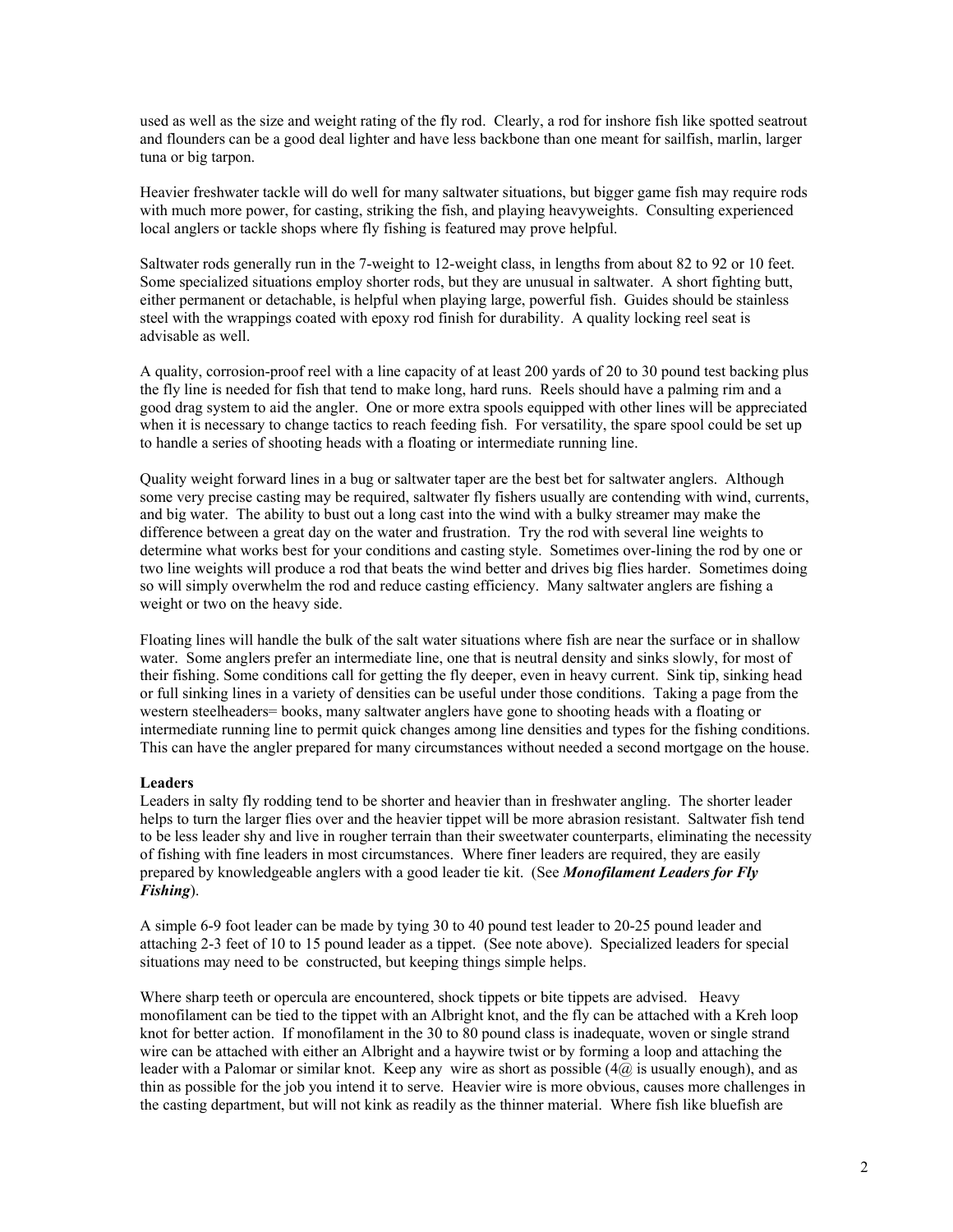encountered, dark leader material is better than bright stainless steel wire because the fish will not bite you off as often trying to take the Aprey@ away from their fellow school-mates. Note that the International Game Fish Association (IGFA) rules require that the Abite or shock tippet must not exceed  $12\omega$  (including knots) and the class tippet be a minimum of 15 inches in length $\omega$  for any fish to be considered for record purposes

## **Knots**

Knots are the weakest link in a saltwater fly fisher=s equipment. Good, strong knots tied well and snugged down fully are the best defense against lost fish due to equipment failure. (See *Knots for Anglers*). Practice increases the ease and speed of tying knots under fishing conditions. The following list includes a few knots and their applications to saltwater fly fishing.

**Albright** - tippet to mono bite tippet, tippet to wire bite tippet, backing to fly line

**Arbor Knot** - attach backing to reel arbor

**Blood Knot** (also **Barrel Knot**) - monofilament to monofilament where diameters are similar **Haywire Twist** - wire bit tippet closure

**Improved Clinch** - standard knot for tying the tippet to the fly (Palomar knot is better and more compact)

**Kreh Loop Knot** - attaching shock tippet to fly where movement is desired **Nail Knot** - leader butt to line

**Perfection Loop, Surgeon=s Loop** - loop knots for leaders and line tips

**Three Turn or Rhodes** - attaching heavy monofilament shock tippet where fly movement is not critical

# **Loop to Loop Connection System**

This is an effective method for quickly connecting two lines of similar or dissimilar diameters. It is fast, strong and efficient, providing quick change options to the angler without the need to tie additional knots. Loops are simply interlocked by passing one loop through the other, then passing the tag end of that line or leader through its own loop. The resulting knot resembles a square knot with the two loops pulled flatly together. Some examples of uses for the system include:

- 1. Attaching a leader butt section to the fly line
- 2. Attaching a tippet section to a leader butt
- 3. Attaching the tag end of a fly line to backing
- 4. Attaching a shooting head to running line
- 5. Attaching a weighted leader section to a line or leader
- 6. Changing multi-tip line tips

## **Shooting Basket**

Along with a well-maintained rod, reel and line, the successful salty fly rodder needs one more essential piece of equipment. A shooting basket helps to keep the fly line from becoming tangled around any available object like feet, boat cleats, net handles and weeds. It also keeps the line out of the water, reducing drag and permitting anglers to make longer, more accurate casts while wading flats, standing in surf or standing in a boat. Several commercial models are available in both soft bodied and hard bodied forms. A simple but very effective homemade shooting basket designed by saltwater fly fishers in New England is in use all over the world. It can be constructed from a plastic dishpan about 6 to 7 inches deep and a shock cord or wader belt.

Construction is simple. Start by drilling several holes in the bottom of the pan for drainage. If the pan has dimples in its bottom, those depressions make excellent sites for the holes. For use with a shock cord, drill two holes in the upper corners of a long side of the dishpan and insert the shock cord hooks into the holes. For use with a belt, make two slits wide enough for the belt on the ends of one long side, and slide the belt through the slots. This simple device will make a trip to the ocean a lot more fun and probably more productive.

## **Tackle Care**